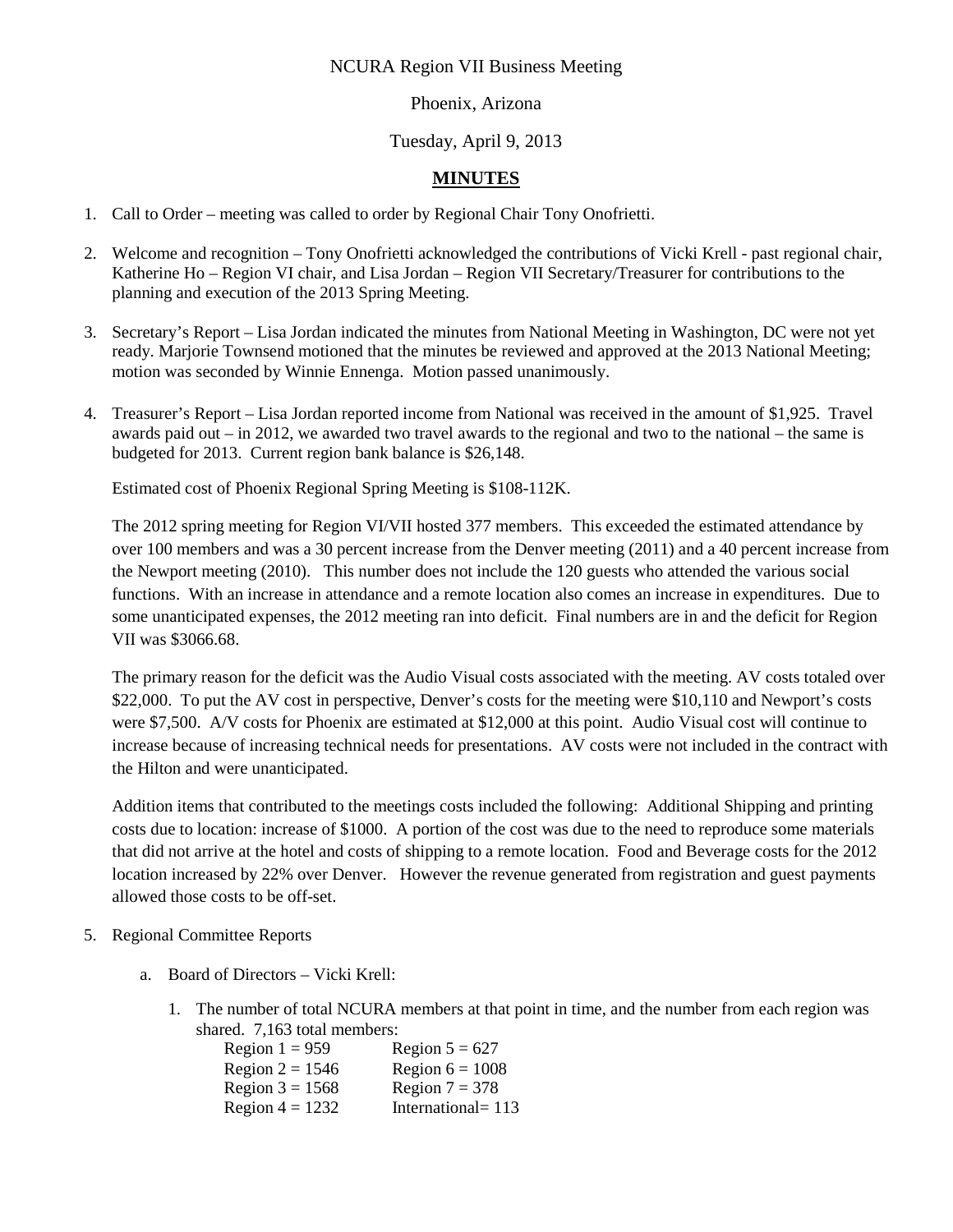- 2. NCURA had its own "March Madness" with the historic "back to back" Financial Research Administrators Conference and the Pre-Award Research Administration Conference, held March 10- 15 in New Orleans. The FRA Co-chairs were Dennis Paffrath (Region II) and Pat Fitzgerald (Region I) while the PRA Co-chairs were Christa Johnson (Region IV) and Toni Shaklee (Region V). Attendance for each conference was 1,100 and 600, respectively. Vivian is in the process of selecting co-chairs for the 2014 FRA and PRA Conferences.
- 3. NCURA Executive Leadership Program class of 2012 is: Erica Gambrell, The University of Alabama, Region III; Rosemary Madnick, Los Angeles Biomedical Research Institute, Region VI; Jeremy Forsberg, The University of Texas at Arlington, Region V; Rick Smiley, East Carolina University, Region III; Kirsten Yehl, Northwestern University, Region IV; and Carolyn Elliott‐ Farino, Kennesaw State University, Region III.
- 4. One of NCURA's "new beginnings" is our "Sponsored Research Administration: A Guide to Effective Strategies and Recommended Practices". This is a publication that was previously jointly managed by NCURA and AIS, but is now under the NCURA umbrella. Marc Schiffman has taken on editorship duties for NCURA, and Tara Bishop and Kathleen Larmett are also working with the PDC to update and refresh the publication. Also once again under the NCURA publishing umbrella is "Regulation and Compliance" a compendium of regulations and certifications applicable to sponsored programs compiled and edited by NCURA member Jane Youners, Assistant Vice President for Research Administration at the UT Health Science Center at San Antonio.
- 5. You might not know that NCURA is a "sub-recipient" in its own right! NCURA was part of a proposal submission to the European Commission, and our proposal was selected for funding. The project is called the BILAT U.S. 2.0, and NCURA will be part of this multi-year project that will provide grants management and training opportunities. NCURA participated in a kick-off meeting for this grant at the conclusion on AM54, and Dan Nordquist is taking lead in two areas: development of a database collection system to capture information from schools who wish to report subawards with European institutions, and a funding opportunities brochure. NCURA is also responsible for providing training, which we are doing at various national conferences.
- 6. You also might not know about NCURA's involvement in INORMS 2014. The International Network of Research Management Societies (INORMS) is a congress that is convened every two years, and this will be the first time this congress has been held in North America. This congress is being sponsored by NCURA, the Canadian Association of University Research Administrators (CAURA) and SRA International. The meeting will be held in Washington, DC on April 10-13, 2014, at the Washington Hilton (home of NCURA's Annual Meetings). This will be an amazing opportunity to learn about research management from a global perspective. Stay tuned for more information.
- 7. A Presidential Task Force has been created to develop plans and processes to both raise additional funds and uses for the NCURA Educational Fund. This fund was first created from receipt of an initial gift made with the intent of starting an Education Fund. The purpose of this Educational Scholarship Fund is to provide financial assistance to and support of continuing educational needs for Research Administrators such as attendance at traveling workshops and national conferences/workshops and participation in Graduate Certificate and Master's Degree programs in Research Administration. This Task Force has membership of the two initial donors, current members of the Board, NCURA's Treasurer, past presidents and our Executive Director. One of our first fund‐ raising opportunities will be to allow members to contribute to the dues renewal form. The Task Force held its first meeting during the FRA Conference, and I'm very proud to be part of an organization that gives back to its members in many ways.
- 8. NCURA now has 4 on-line tutorials:
	- a. Federal Contracting
	- b. Subawards
	- c. Clinical Trials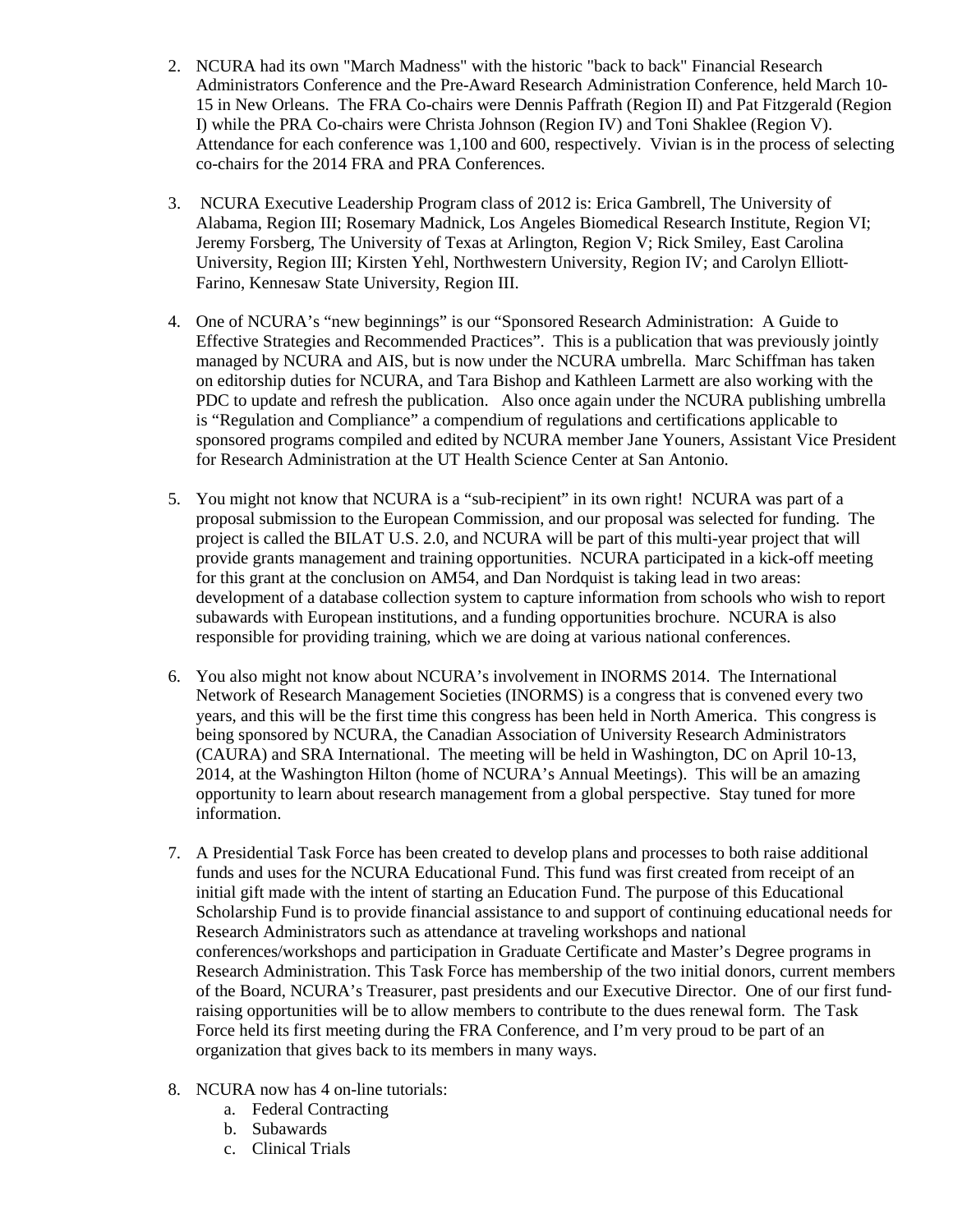- d. Intellectual Property
- 9. We continue to see solid demand for our workshops that travel to **your** campus:
	- i. Departmental Research Administration
	- ii. Financial Research Administration
	- iii. Fundamentals of Sponsored Project Administration
	- iv. Sponsored Project Administration (SPA) Level II

AM55 has its new beginning in August! The meeting timeframe has been moved in an attempt to keep escalating prices down. Vivian Holmes has put together a great program committee, and the meeting begins on Sunday, August 4th, with workshops. This year's theme is "Investment, Commitment, Rewards." Along with VP Vivian Holmes, program co-chairs are Bruce Morgan (Reg. VI) and Sue Zipkin (Reg. I).

- b. Nominating and Leadership Development Committee Jackie Hinton was unable to make the regional meeting; report was tabled to the 2013 National Meeting.
- c. Professional Development Committee Reporting was unavailable for the regional meeting; report was tabled to the 2013 National Meeting.
- d. Travel Awards Karen Henry reported that two awards for \$1,000 each were made for new members to attend the Phoenix meeting: Mike Falwell from the University of Arizona, and Cory Huttinga from Montana State.
- e. Volunteer Coordinator Sandra Logue reported that a volunteer committee has been established: Sara Streich, Jennifer Lawrence, Susan Metosky, and Elizabeth Sexton. This committee will provide additional support and bring in outside ideas. Others are invited to join if interested. This group will provide planning for meetings, anticipated time commitment is around one hour per month, increasing nearer to meeting times to one call per week.

Colleague Connections – professional development effort to engage veteran members with new members and help them acclimate to the meeting environment. Region VI has adopted the name Colleague Connections as well.

- f. 55th Annual Meeting- August 4-7, 2013 Washington, DC Discussed by Vicki Krell previously in Board of Directors report.
- 6. Old Business Elections: Deb Murphy reported the final results of the regional election. Vicki Krell is the region's representative on the Board of Directors; Marjorie Townsend is the new Member at Large; Karen Henry is the Chair-Elect after the election run off. The run off was necessary because the current bylaws indicate that 50% of the vote must be obtained by the successful candidate, which is not likely to occur with three (or more) candidates. The bylaws will be reviewed and potentially amended to remove this requirement. The new Elections Committee will be running early.
- 7. New Business Regional Meeting Survey Results
	- a. Region Meeting 5-Year Rotation Schedule: Currently, the Region VI/VII Spring Meeting location rotates each year between regions, and with a Hawaii location every fourth year. In a typical four-year period, each region hosts the meeting twice - however only one location in Region VI other than Hawaii gets to host the meeting! It is being proposed by Region VI that going forward, in each five-year period, two meetings be hosted in Region VI, two meetings be hosted in Region VII, and one meeting be hosted in Hawaii. The tradition of holding the meeting in Hawaii every fourth year would continue, with no more than two consecutive years being held in one region, excluding years consecutive to Hawaii. The current practice of the region in which the meeting is being held holding primary responsibility for the hotel and logistics, and the other region holding primary responsibility for the program, would continue. For the Hawaii meetings, each region would jointly-share both the hotel and logistics responsibilities and the program responsibilities. The proposed five-year rotation schedule would be as follows: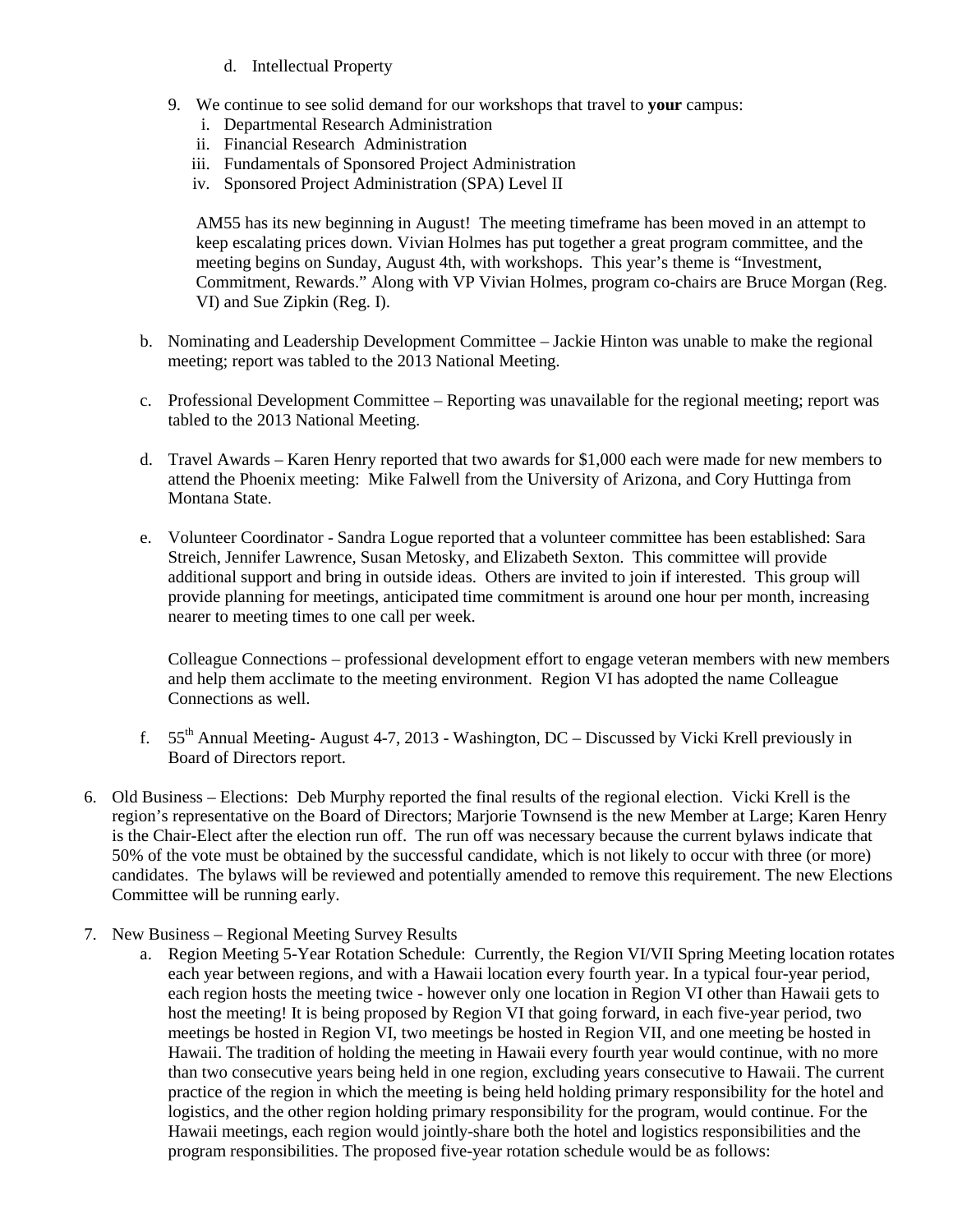#### YEAR/REGION

| 2031 R7             | 2026 R7             | 2021 R7             | 2016 Hawaii         |
|---------------------|---------------------|---------------------|---------------------|
| 2030 R <sub>6</sub> | 2025 R <sub>6</sub> | 2020 Hawaii         | 2015 R7             |
| 2029 R7             | 2024 Hawaii         | 2019 R <sub>6</sub> | 2014 R <sub>6</sub> |
| 2028 Hawaii         | 2023 R7             | 2018 R7             | $2013$ R7- Phoenix  |
| 2027 R <sub>6</sub> | 2022 R <sub>6</sub> | 2017 R <sub>6</sub> | 2012 Hawaii         |

Tony Onofrietti reported that 95.1% of respondents voted affirmatively to change the regional schedule to a five year rotation. Winnie Ennenga pointed out that meetings held in Region VII states generate a lot more Region VII attendance, which affects the finances of the region. Vicki Krell also mentioned that while it is true that meetings in Region VI states generally mean less revenue for Region VII, it also means that less of a deficit is incurred and this also needs to be taken into account. Christine Pacheco-Marquez expressed concern about how the Hawaii meeting affected the region's bottom line. Lisa Jordan reiterated that a strong program was offered in Hawaii to encourage attendance, and while there were budget issues and constrains that were not apparent in the planning phases, the experience provided parameters for future meetings so that such deficits should not be a regular occurrence.

Deb Murphy moved to accept the membership vote to change the meeting rotation with Region VI to a five year schedule; Karen Henry seconded the motion. The motion was passed with all ayes, no nays, several abstentions.

b. Moving Regional Meeting to Another Month: The NCURA Annual National Meeting has been moved from November to August. Further, the NCURA Financial Research Administration (FRA) and the Pre-Award Research Administration (PRA) Conferences have been moved to March. Would you favor moving the Region VI/VII Spring Meetings to a month other than April?

Tony Onofrietti reported that Region VI is looking at November, October or February as potential months to hold the regional meeting. In considering different timeframes, Tony mentioned that summer months (May-Sept) tend to be busy for most people. Beth Kingsley pointed out that northern states may not be so good outside the summer months because of weather issues. The decision is somewhat financially driven – when is the lowest pricing and/or per diem. Deb Murphy indicated that floating months could be an option. Tony pointed out that SRA's regional meeting was occurring at the same time as the NCURA regional meeting, essentially competing for participants. Winnie Ennenga mentioned that the NCURA National meetings (FRA/PRA) are competing with the regionals and they should be made aware of the impact on regional attendance; is there a possibility of moving FRA/PRA instead of the regional? Attendees often are forced to make a choice of which meeting they can attend. Gene Larson suggested rotating meeting times. Christine Pacheco-Marquez suggested that consistency in the regional meeting time would be better, and moving close to the national meeting puts the region in a bad position as well. Dennis Paffrath from Region II indicated they are not moving their meeting time, they are holding theirs in Buffalo this year, and not everyone goes to every meeting so selecting timeframes that do not overlap may not be a big issue.

Vicki Krell motioned to table the issue to gather more information and further discuss. Winnie Ennenga seconded the motion. The motion passed with most ayes, one nay, several abstentions.

c. Amend Region VII By-Laws to Include Regional Membership Vote to Select the Final Site Location for the Regional Meeting: The current Region VII By-Laws state "Region VII shall hold at least one regional meeting during the first six months of the calendar year at a site to be determined in advance by the Program Committee with concurrence of the Regional Executive Committee and the general membership." Other NCURA regions include in their by-laws a process for site selection where a Site Selection Committee identifies possible locations with the final site selection chosen by a regional membership vote. Would you favor amending the Region VII By-Laws to include a regional membership vote to select the final site location for the regional meeting?